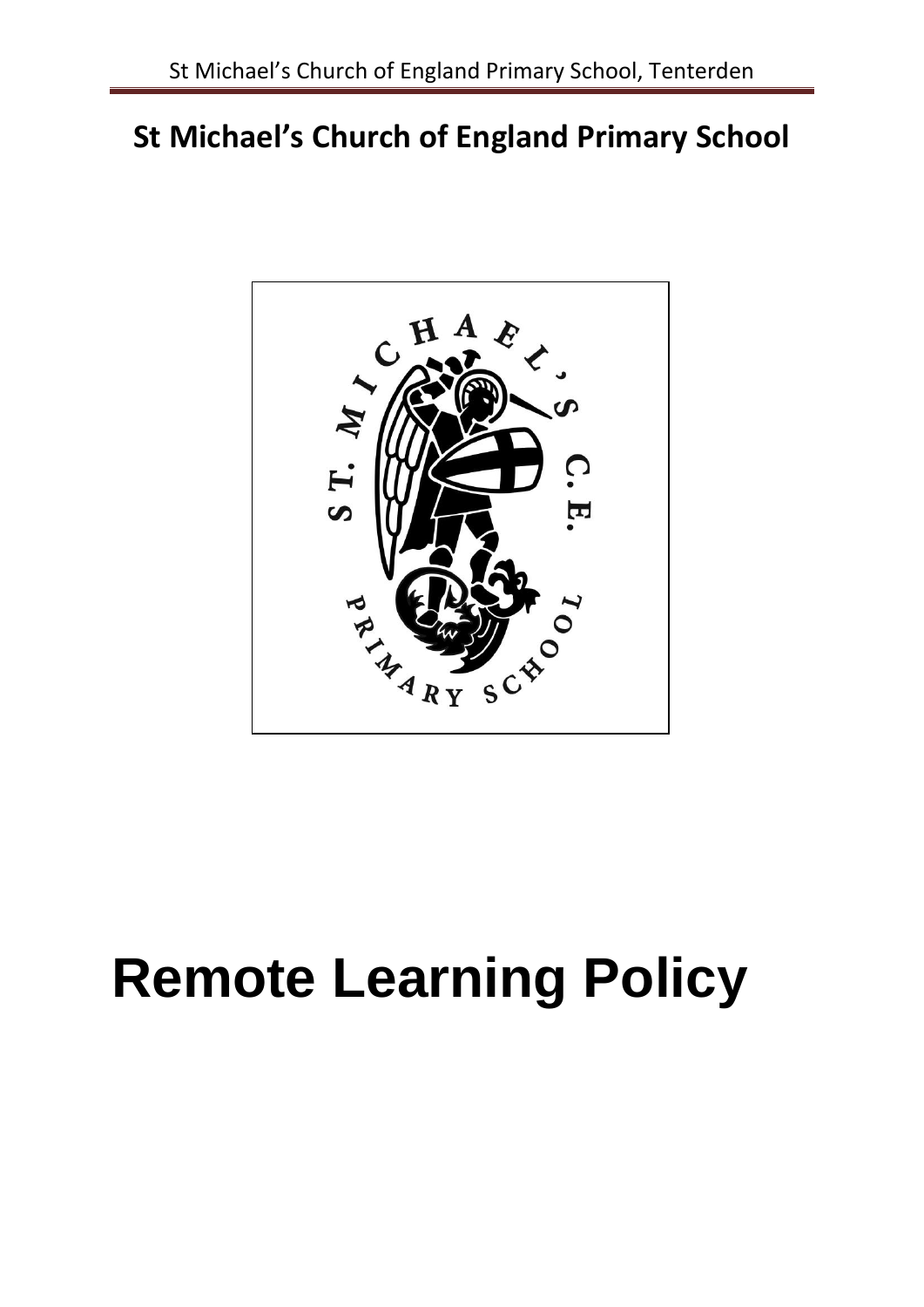#### **Our Vision**

Whoever you are, wherever you're from, whatever you believe, we welcome you into our loving, learning community. This is a place that nurtures everyone with the wisdom and resilience to face all that life brings. Each and every person has the opportunity to flourish here and achieve their God-given potential.

# **Contents**

# <span id="page-1-0"></span>**1. Aims**

This remote learning policy for staff aims to:

Ensure consistency in the approach to remote learning for pupils who aren't in school

Set out expectations for all members of the school community with regards to remote learning

Provide appropriate guidelines for data protection

# <span id="page-1-1"></span>**2. Roles and responsibilities**

#### **2.1 Teachers**

When providing remote learning, teachers must be available between 9-12am and 1-3.30pm

If they're unable to work for any reason during this time, for example due to sickness or caring for a dependent, they should report this using the normal absence procedure – contact Headteacher by phone– once notified, the SLT will post a message on the relevant class dojo so that parents/carers are informed.

When providing remote learning, teachers are responsible for:

Setting work –

- o Provide work for their year group
- o To include maths, English and an afternoon subject
- o English for KS2 to include reading and SPaG

Remote Learning Policy Adopted by the Full Governing Body 04.12.2020 Next Review November 2023 Page 2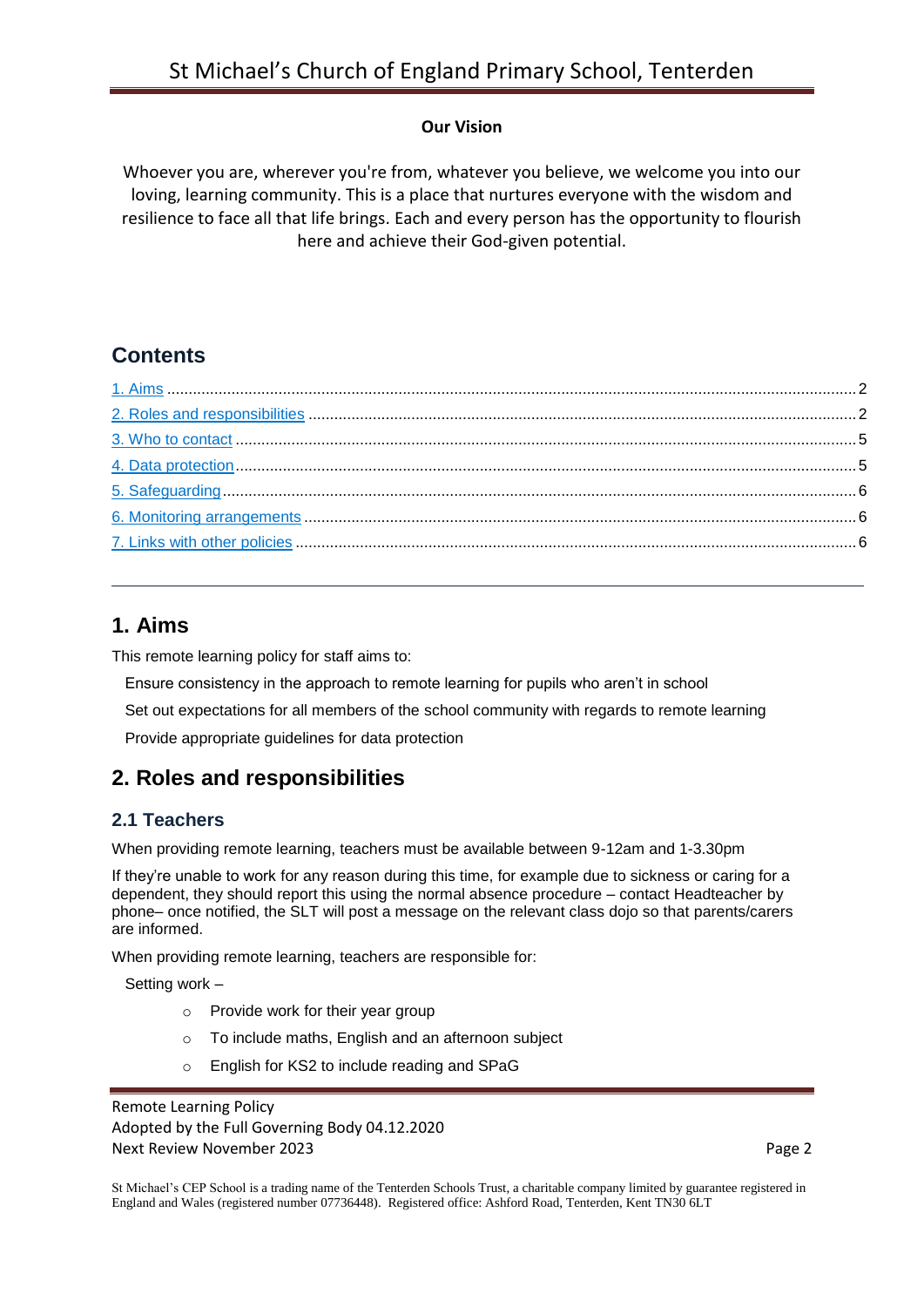- o English for KS1 to include phonics
- $\circ$  Year R. Year 2, Year 2, Year 3 and Year 4 daily work will be online by 9am each day
- $\circ$  Year 5 and Year 6 will have their work uploaded for the week by 9am each Monday morning
- o Work for Year R and KS1 will be uploaded to class dojo.
- o Work for KS2 will be uploaded to Google Classroom.
- $\circ$  Teachers to co-ordinate with the FLO if pupils are having difficulty accessing a device.
- $\circ$  SENCo's advice to be sought if pupils are having difficulty accessing the learning due to their learning needs.

Providing feedback on work:

- o Maths feedback will be provided for pupils by the end of the day
- $\circ$  Pupils will receive written comments on their writing at the end of each week

Keeping in touch with pupils who aren't in school and their parents – cover details like:

- o Teachers to monitor children accessing learning online (see flow chart)
- o Teachers are not to respond to emails/dojos outside of working hours
- $\circ$  If teachers receive any complaints or concerns from parents/carers they should refer to SLT and record on CPOMs
- o Any safeguarding concerns should be referred to DSLs via CPOMs
- o Any behavioural issues, such as failing to complete work should be handled by the Class Teacher in the first instance, if the behaviour persists it should be referred to a member of the SLT.

Attending virtual meetings with staff, parents and pupils

- o Dress code smart,casual
- o Avoid areas with background noise, ensure there is nothing inappropriate in the background

Working in the hub

o Teachers will be responsible for planning the learning for their hub bubble, the remote provision for those children in their class that are working from home, should mirror that in the class.

#### **2.2 Teaching assistants**

When assisting with remote learning, teaching assistants must be available between 9-12am and 1- 3.30pm

If they're unable to work for any reason during this time, for example due to sickness or caring for a dependent, they should report this using the normal absence procedure. When assisting with remote learning, teaching assistants are responsible for:

Responsibilities:

Supporting pupils who aren't in school with learning remotely – the class teacher will tell you which children you need to support and how

Remote Learning Policy Adopted by the Full Governing Body 04.12.2020 Next Review November 2023 **Page 3**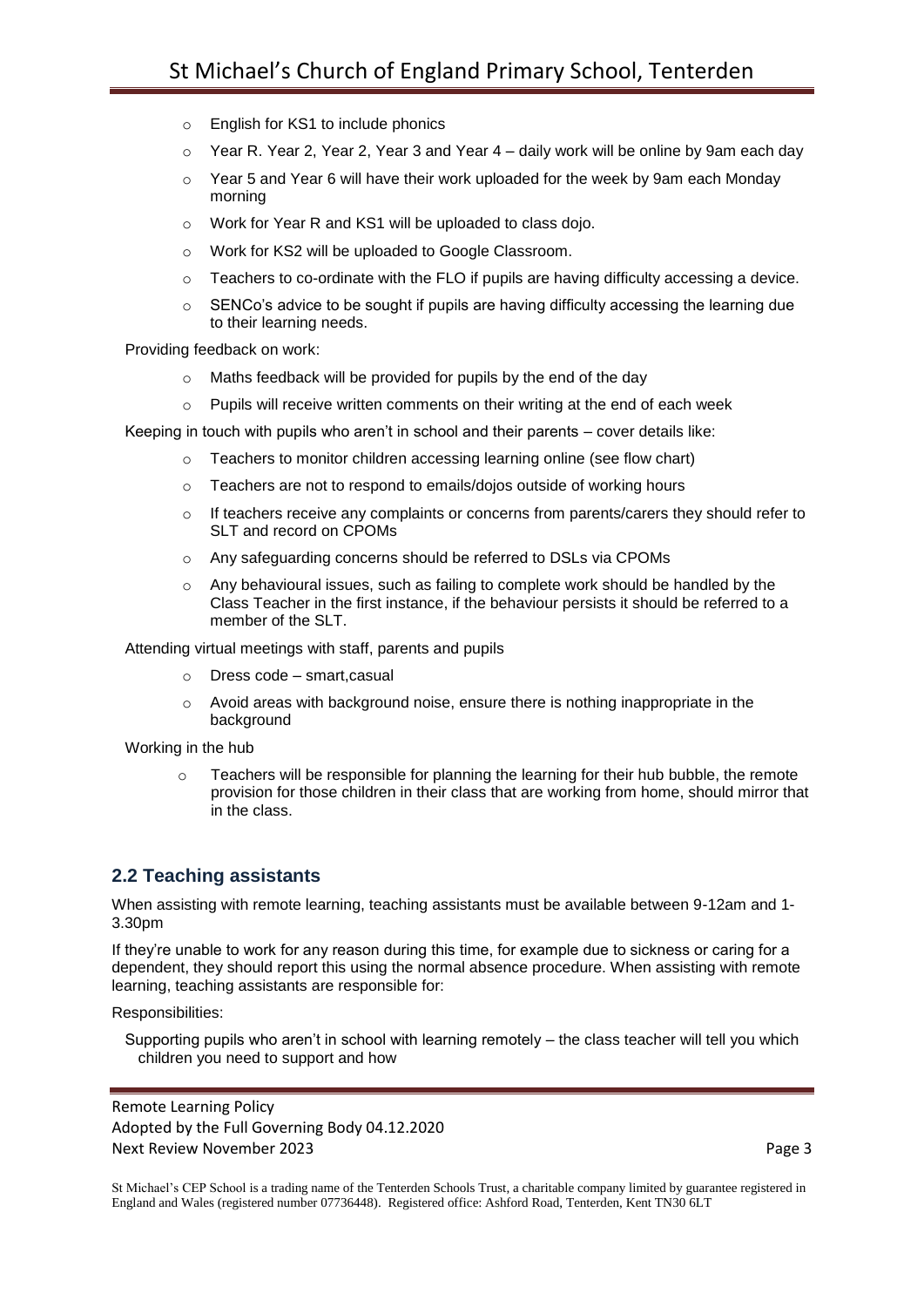Attending virtual meetings with teachers, parents and pupils:

- o Dress code smart casual
- o Avoid areas with background noise, ensure there is nothing inappropriate in the background.
- o GDPR/Safeguarding Ensure that the meeting cannot be overheard by anyone in your household

Working in the school – the class teacher or member of the SLT will explain your responsibilities within the hub

#### **2.3 SENCo**

To co-ordinate remote learning for children with SEND across the school

Liaise with parents/carers of children with SEND

Work with class teachers to ensure adequate provision for SEND children

#### **2.4 Senior leaders**

Alongside any teaching responsibilities, senior leaders are responsible for:

Facilitating weekly staff meeting

Co-ordinating the remote learning approach across the school

- Monitoring the effectiveness of remote learning through regular meetings with teachers and subject leaders, reviewing work set or reaching out for feedback from pupils and parents
- Monitoring the security of remote learning systems, including data protection and safeguarding considerations

#### **2.5 Designated safeguarding lead**

The DSL is responsible for: see Safeguarding Policy

#### **2.6 IT staff**

IT staff are responsible for:

Fixing issues with systems used to set and collect work

Helping staff and parents with any technical issues they're experiencing with school computers by remote access – computer user has to allow IT to have remote access

Reviewing the security of remote learning systems and flagging any data protection breaches to the data protection officer

#### **2.7 Pupils and parents**

Staff can expect pupils learning remotely to:

Be contactable during the school day – although not always be in front of a device the entire time

Complete work to the deadline set by teachers

Remote Learning Policy Adopted by the Full Governing Body 04.12.2020 Next Review November 2023 **Page 4** Page 4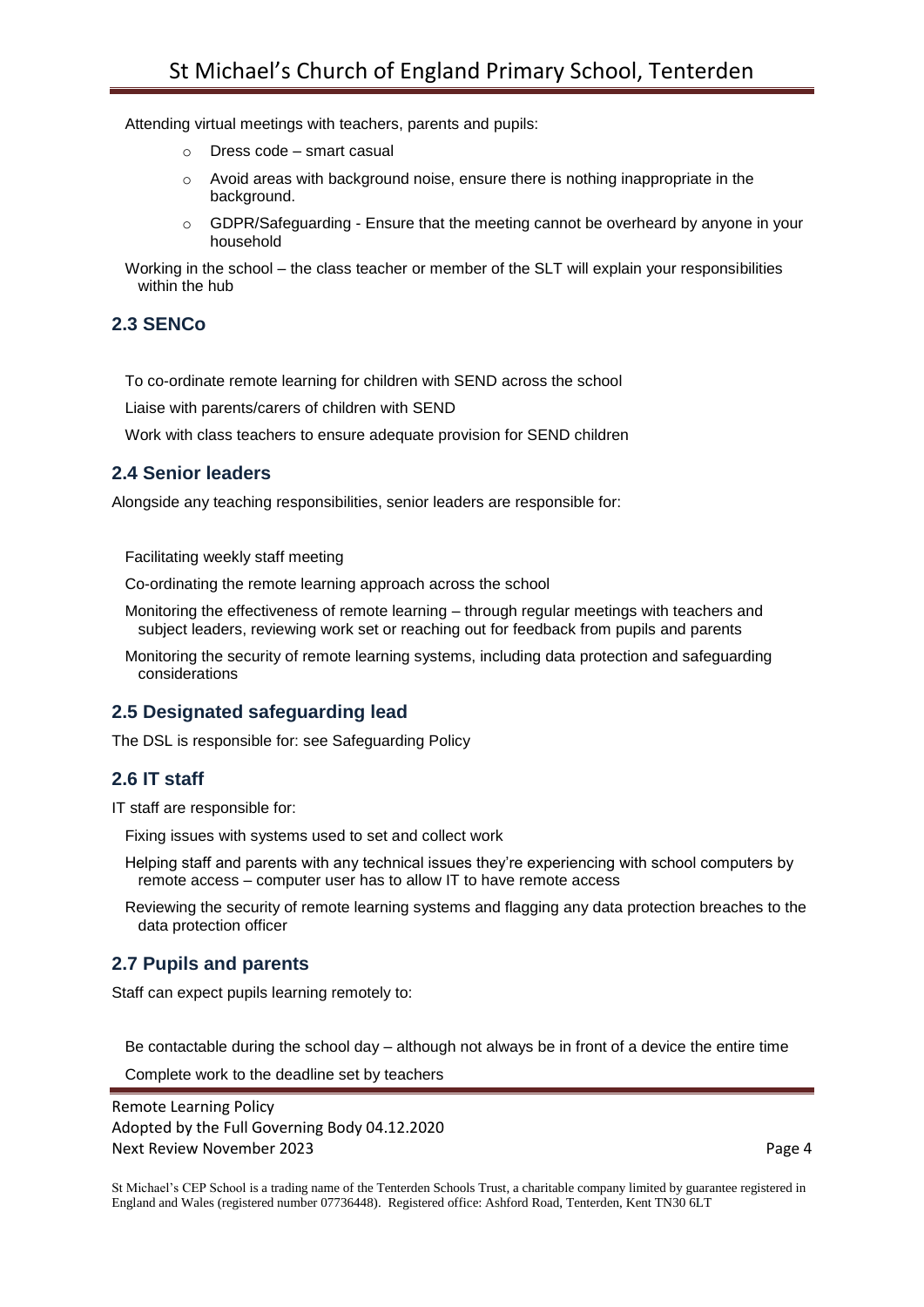Seek help if they need it, from teachers or teaching assistants

Alert teachers if they're not able to complete work

Staff can expect parents with children learning remotely to:

Make the school aware if their child is sick or otherwise can't complete work

Seek help from the school if they need it

Be respectful when making any complaints or concerns known to staff

#### **2.8 Governing board**

The governing board is responsible for:

Monitoring the school's approach to providing remote learning to ensure education remains as high quality as possible

Ensuring that staff are certain that remote learning systems are appropriately secure, for both data protection and safeguarding reasons

# <span id="page-4-0"></span>**3. Who to contact**

If staff have any questions or concerns about remote learning, they should contact the following individuals:

Issues in setting work – talk to the relevant subject lead, Deputy Headteacher or SENCO

Issues with behaviour – talk to a member of the SLT

Issues with IT – talk to IT staff

Issues with their own workload or wellbeing – talk to the Headteacher

Concerns about data protection – talk to the Office Manager

Concerns about safeguarding – talk to the DSL

# <span id="page-4-1"></span>**4. Data protection**

#### **4.1 Accessing personal data**

When accessing personal data for remote learning purposes, all staff members will:

Access the data using either Google Classroom or Class Dojo which both have secure access

Use school devices to access data

#### **4.2 Processing personal data**

Staff members may need to collect and/or share personal data such as email addresses as part of the remote learning system. As long as this processing is necessary for the school's official functions, individuals won't need to give permission for this to happen.

However, staff are reminded to collect and/or share as little personal data as possible online.

Remote Learning Policy Adopted by the Full Governing Body 04.12.2020 Next Review November 2023 Page 5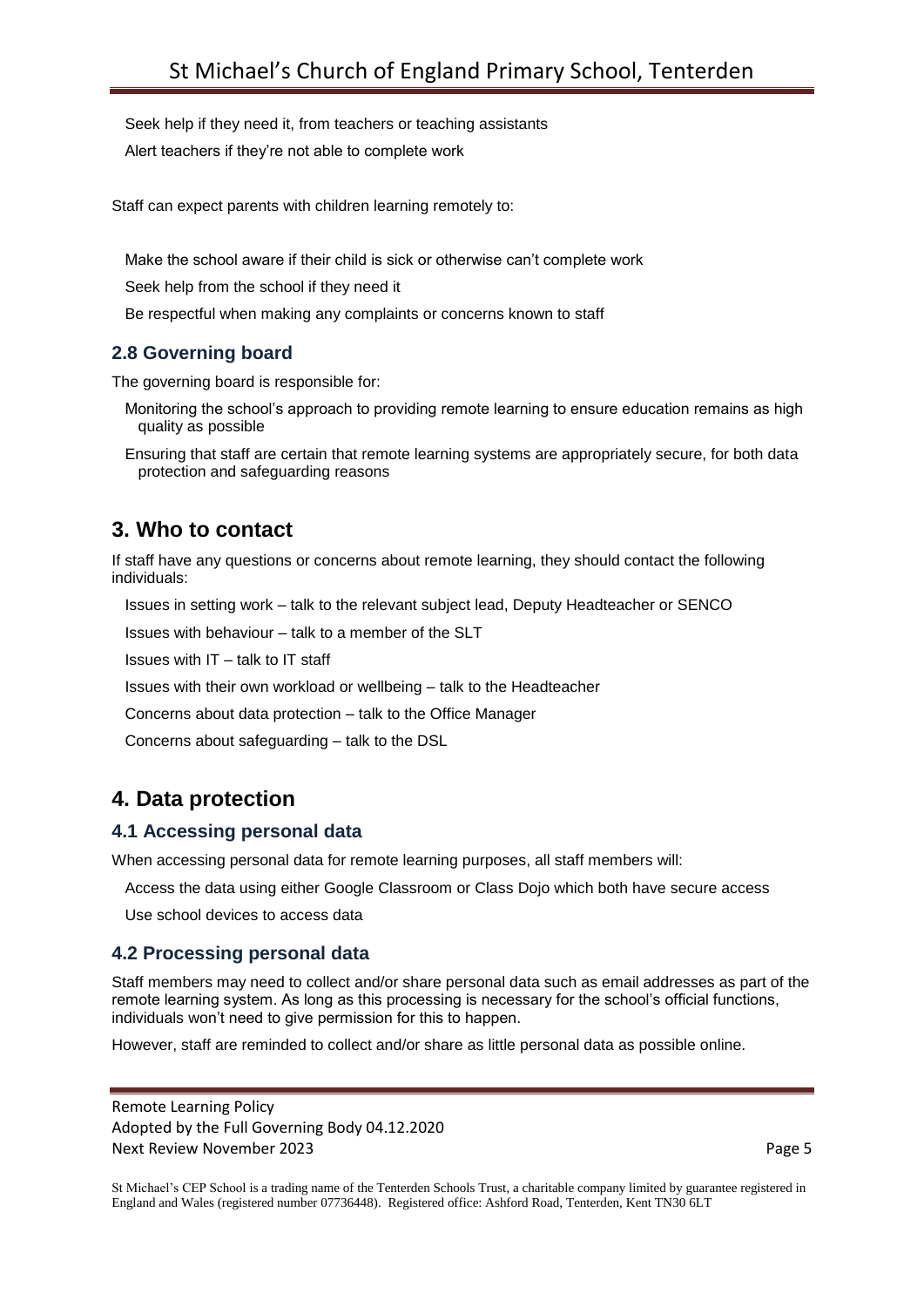#### **4.3 Keeping devices secure**

Talk to your IT staff if you want to include details on how to put these measures in place.

All staff members will take appropriate steps to ensure their devices remain secure. This includes, but is not limited to:

- Keeping the device password-protected strong passwords are at least 8 characters, with a combination of upper and lower-case letters, numbers and special characters (e.g. asterisk or currency symbol)
- Ensuring the hard drive is encrypted this means if the device is lost or stolen, no one can access the files stored on the hard drive by attaching it to a new device

Making sure the device locks if left inactive for a period of time

Not sharing the device among family or friends

Installing antivirus and anti-spyware software

Keeping operating systems up to date – always install the latest updates

# <span id="page-5-0"></span>**5. Safeguarding**

See Safeguarding Policy (September 2020)

## <span id="page-5-1"></span>**6. Monitoring arrangements**

This policy will be reviewed yearly by SLT and IT Manager. At every review, it will be approved by the Local Governing Body.

## <span id="page-5-2"></span>**7. Links with other policies**

This policy is linked to our:

- > Positive Relationships policy
- Child protection policy and coronavirus addendum to our child protection policy
- > Data protection policy and privacy notices
- > Home-school agreement
- ICT and internet acceptable use policy
- > Online safety policy
- > Flow chart re learning